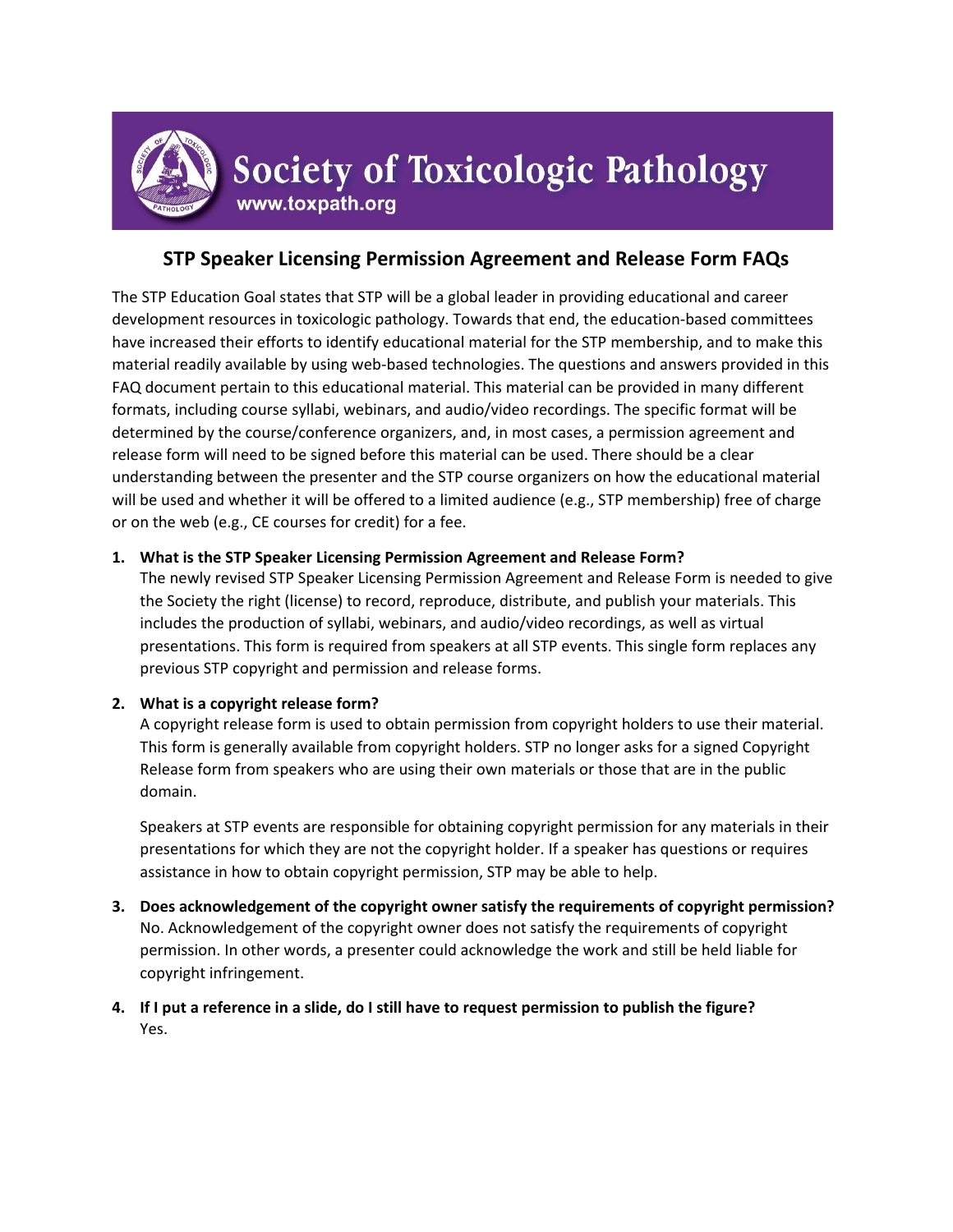- **5. Will giving permission to STP to use my figures and graphs prevent me from publishing them and/or giving the same presentation at other meetings in the future?** As the author, you give STP limited, non-exclusive rights permitting STP to print syllabi, record the course, and post the material online. You retain all other rights, including publication.
- **6. If I am using my own published material, do I need permission from the publisher?** This depends on the agreement that you have with the publisher, which may be posted on their website. You are encouraged to contact your publisher regarding these details, and to request permission as needed.

## **7. What if my publication was in** *Toxicologic Pathology?* **Do I still need permission?**

If your paper was published recently (under the Exclusive License to Publish Agreement) in *Toxicologic Pathology*, you, as author, do not need permission to use a figure, image, or table in your STP education course material. All that is required is that you include the reference of the article from whence it was taken.

# **8. What are "fair use" guidelines?**

"Fair use" guidelines set forth criteria by which the reproduction of a particular work may be considered fair and not require copyright permission. Key factors in determining whether or not a particular use is fair include:

- The purpose and character of the use, including whether such use is of commercial nature or is for nonprofit educational purposes
- The nature of the copyrighted work
- The amount and substantiality of the portion used in relation to the copyrighted work as a whole
- The effect of the use upon the potential market for, or value of, the copyrighted work

There is no specific number of words, lines, or notes that may safely be taken without permission. The STP has provided some guidance on fair use in the permission forms, but it is ultimately up to the presenter to decide if they think 'fair use' applies to the material used. There are many good resources on the web, such as [www.copyright.gov/fls/fl102.html,](http://www.copyright.gov/fls/fl102.html) and most large educational institutions provide guidance to their employees.

# **9. What is the process for the audio/video recordings?**

The recording method will not interfere with the live presentation. At live events the AV company will record audio and video (no images of the podium or speakers) during the presentation and the STP staff will edit and post the file to the web. The final product is professional quality with synchronization of the audio and video in a format that cannot be saved to the viewer's computer.

## **10. How will the online course look to the viewer?**

The [Web Education](http://www.toxpath.org/membersonly/webeducation.asp) section of STP website contains a growing list of webinars, PowerPoint slide decks and recorded courses. Some of the recorded courses will be available to STP membership for a fee, while other courses will be free.